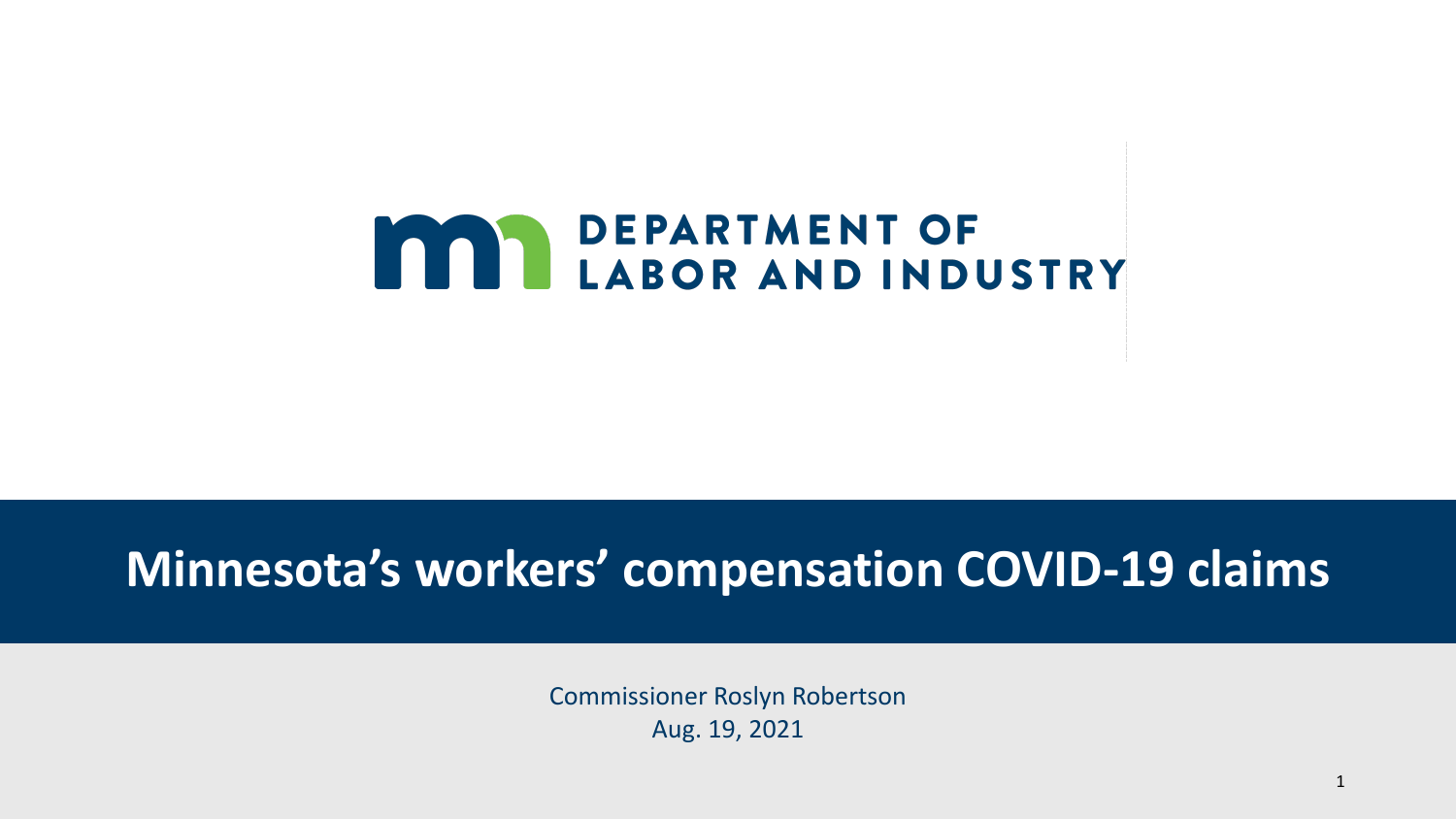## **Workers' compensation COVID-19 presumption**

#### **CHAPTER 72--H.F.No. 4537**

An act relating to workers' compensation; providing a presumption for COVID-19 workers' compensation claims for certain employees; requiring a report; authorizing extension of the implementation date of the CAMPUS system; amending Minnesota Statutes 2018, section 176.011, subdivision 15.

The presumption covers:

- a licensed peace officer, firefighter, paramedic or emergency medical technician;
- certain workers employed at a corrections, detention or secure treatment facility;
- a health care provider, nurse or assistive employee employed in a health care, home care or longterm care setting, with direct COVID-19 patient care or ancillary work in COVID-19 patient units;
- a person required to provide child care to first responders and health care workers under Executive Orders 20-02 and 20-19.

**Approximately 183,000 workers are eligible for presumption coverage.**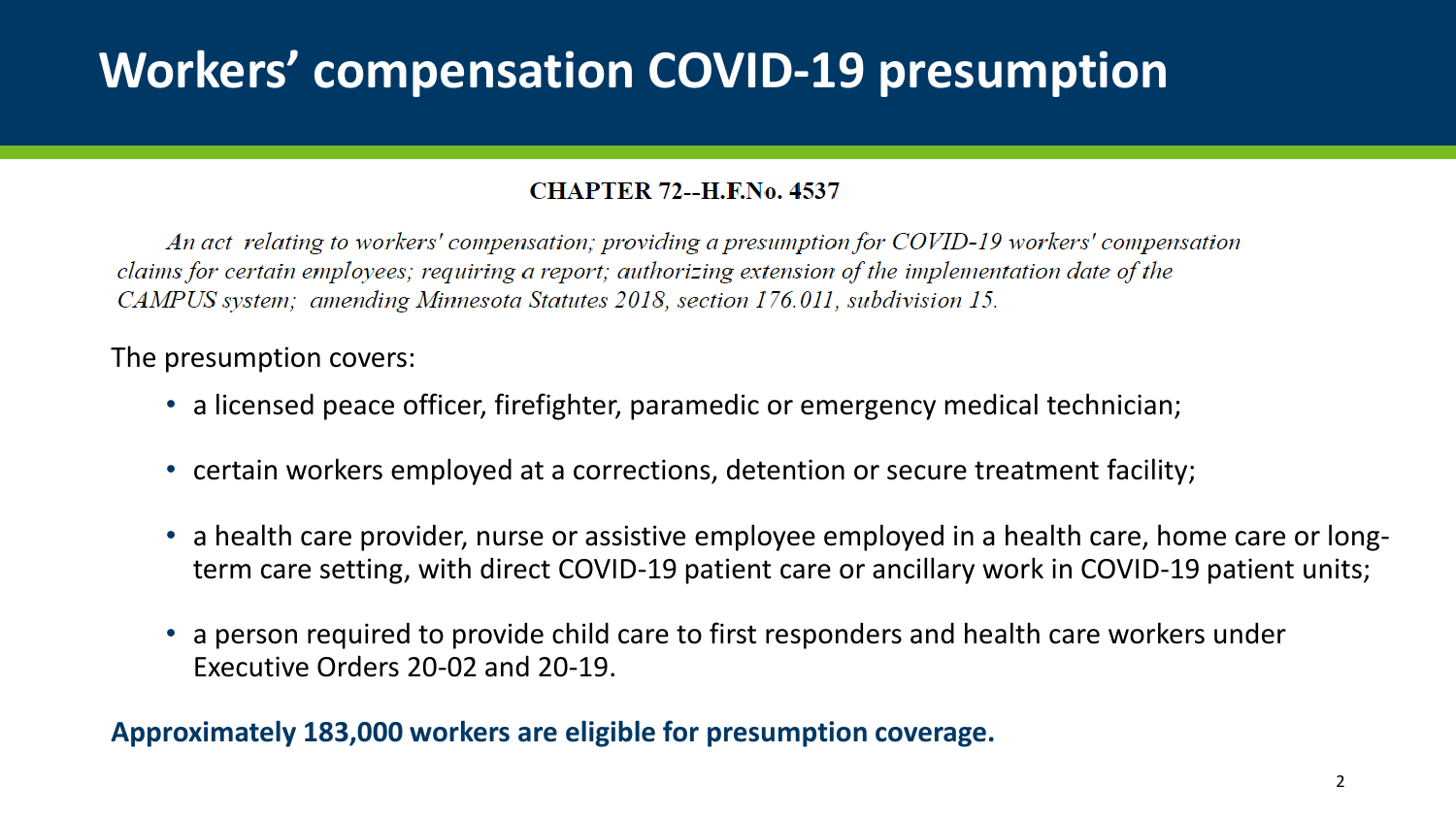## **21,277 COVID-19 claims reported to DLI through Aug. 10, 2021**



Month of claim report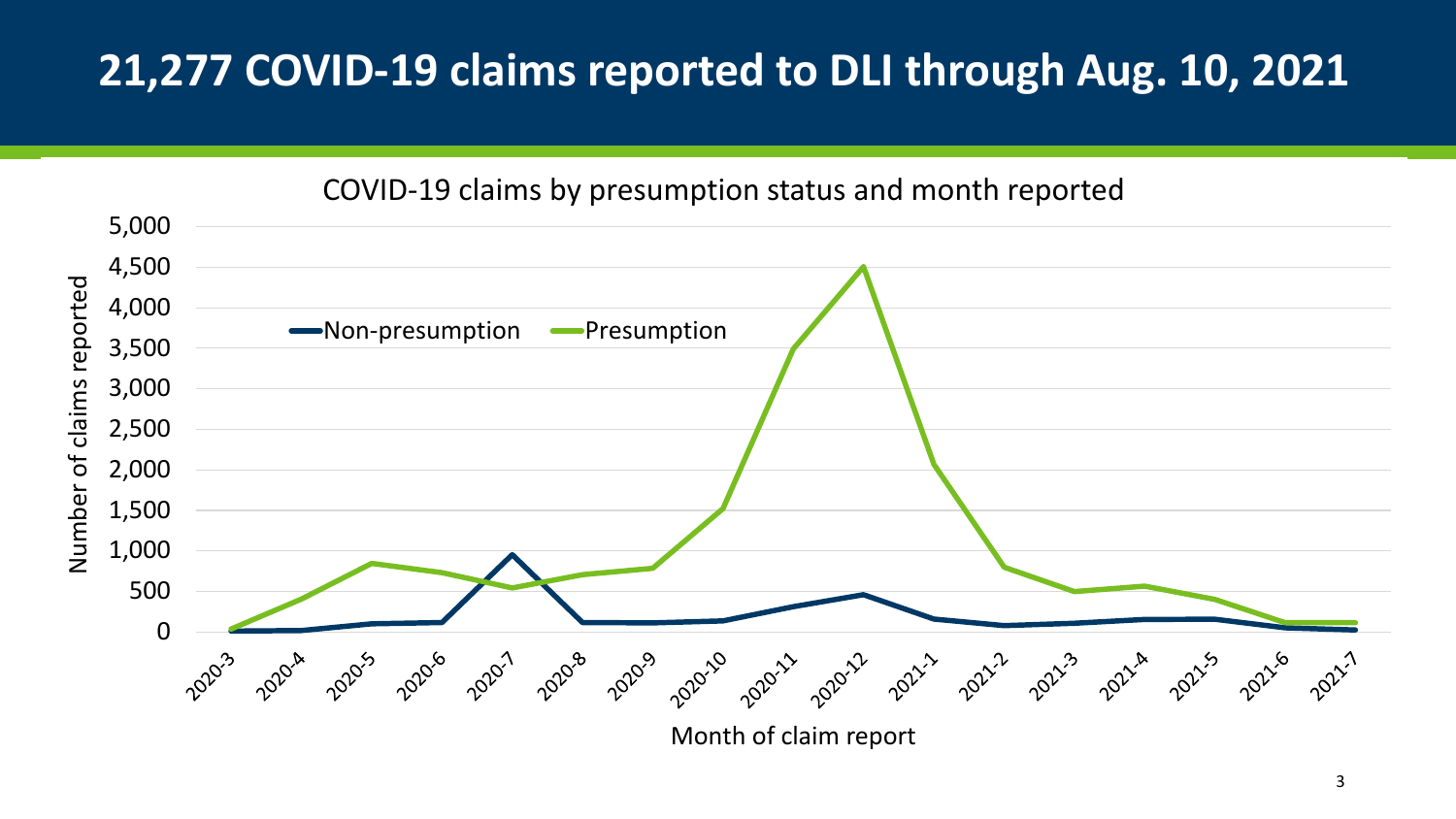## **Presumption status affects claim acceptance**

16,000 Claim status for claims filed after presumption effective



Number of claims reported

- 96% of accepted claims were in the presumption group
- Non-presumption worker claims were 14% of all claims and 47% of denied claims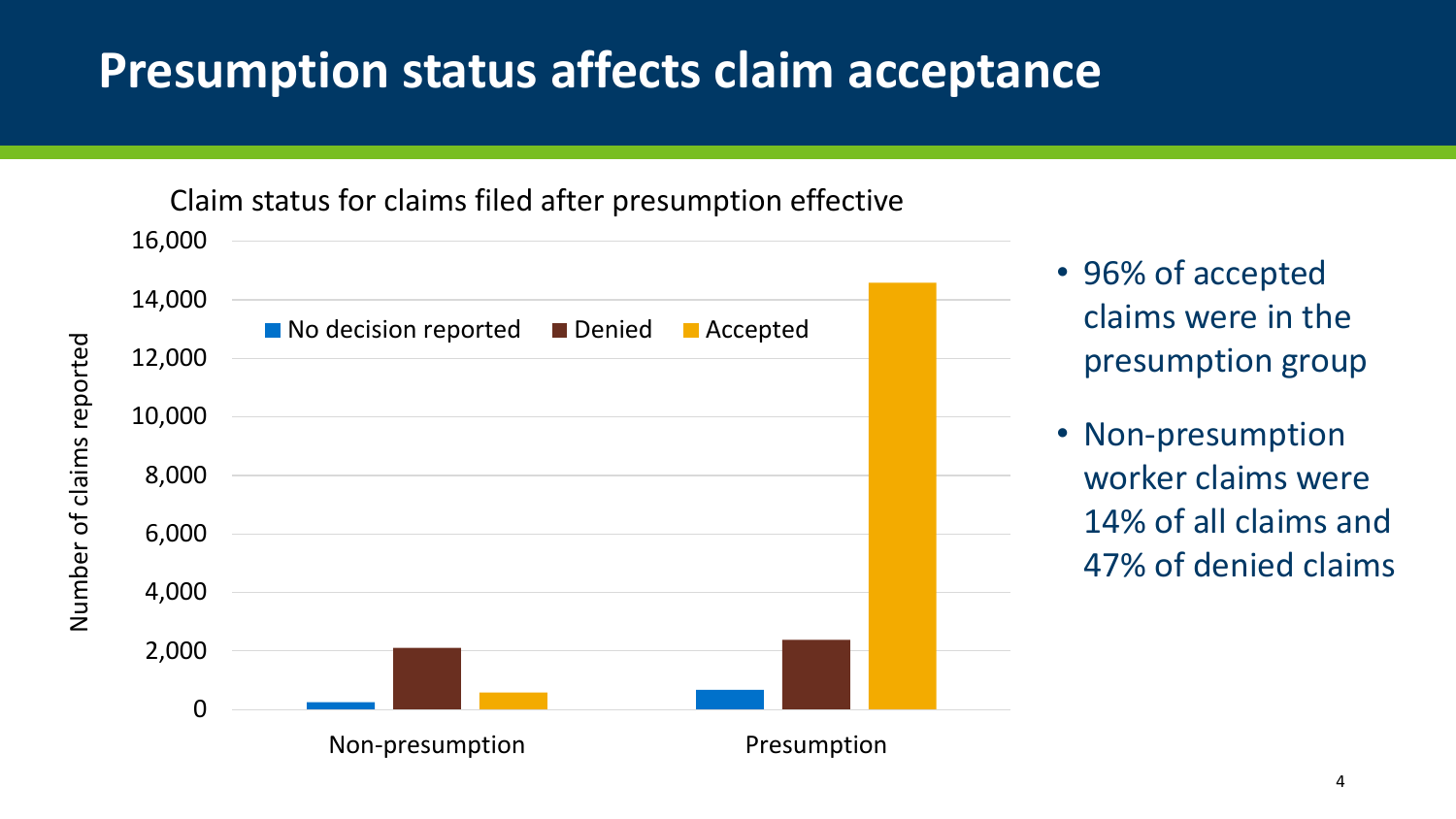## **Non-presumption claims were five times more likely to be denied**

Denial status for claims filed after presumption effective



• It may take a few weeks for insurers to report on claim acceptance or denial, so we have claims with no decision reported.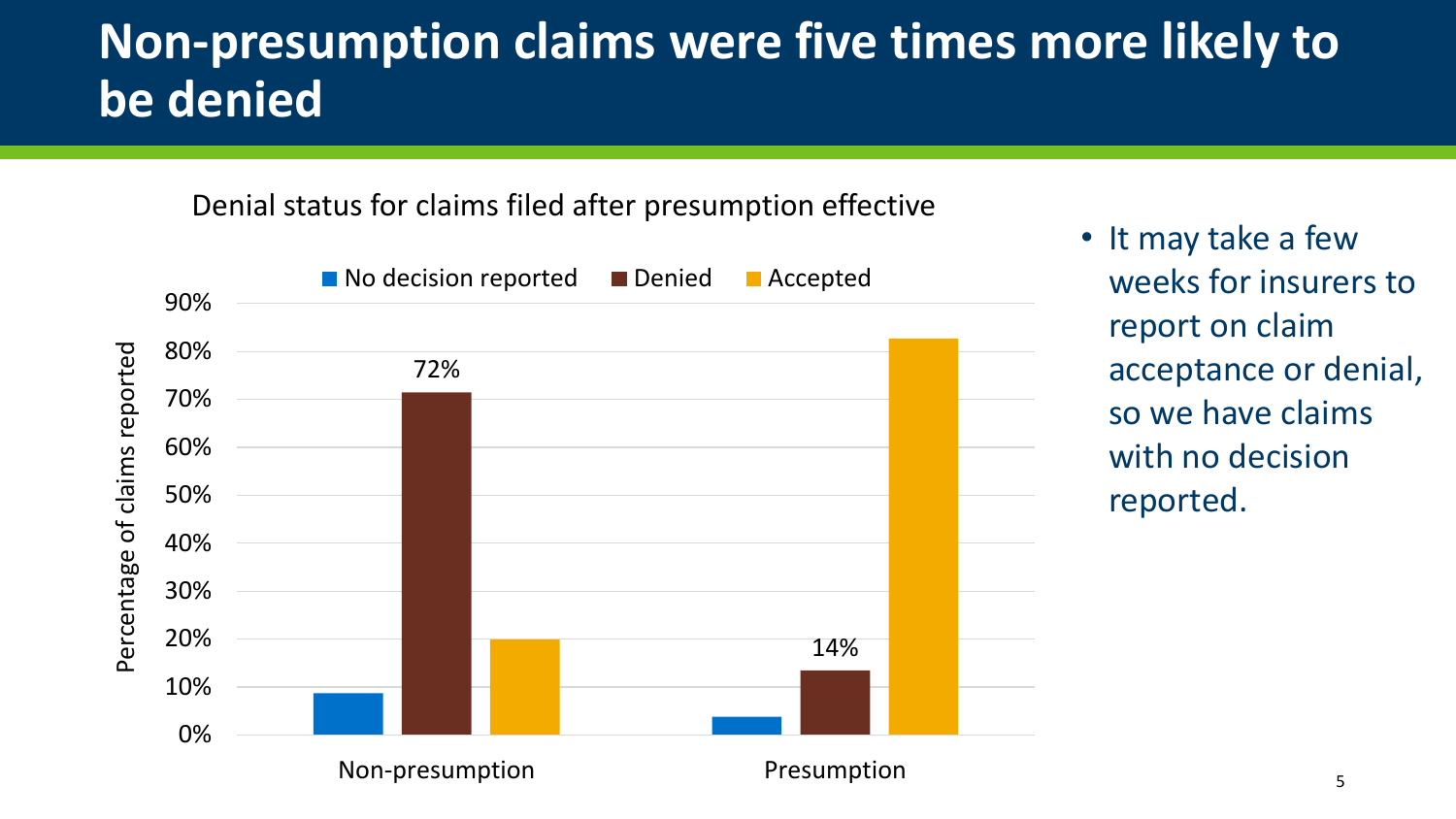## **74% of claims are from health care establishments**

COVID-19 claims filed by industry-presumption group



**DEPARTMENT OF BOR AND INDUSTRY**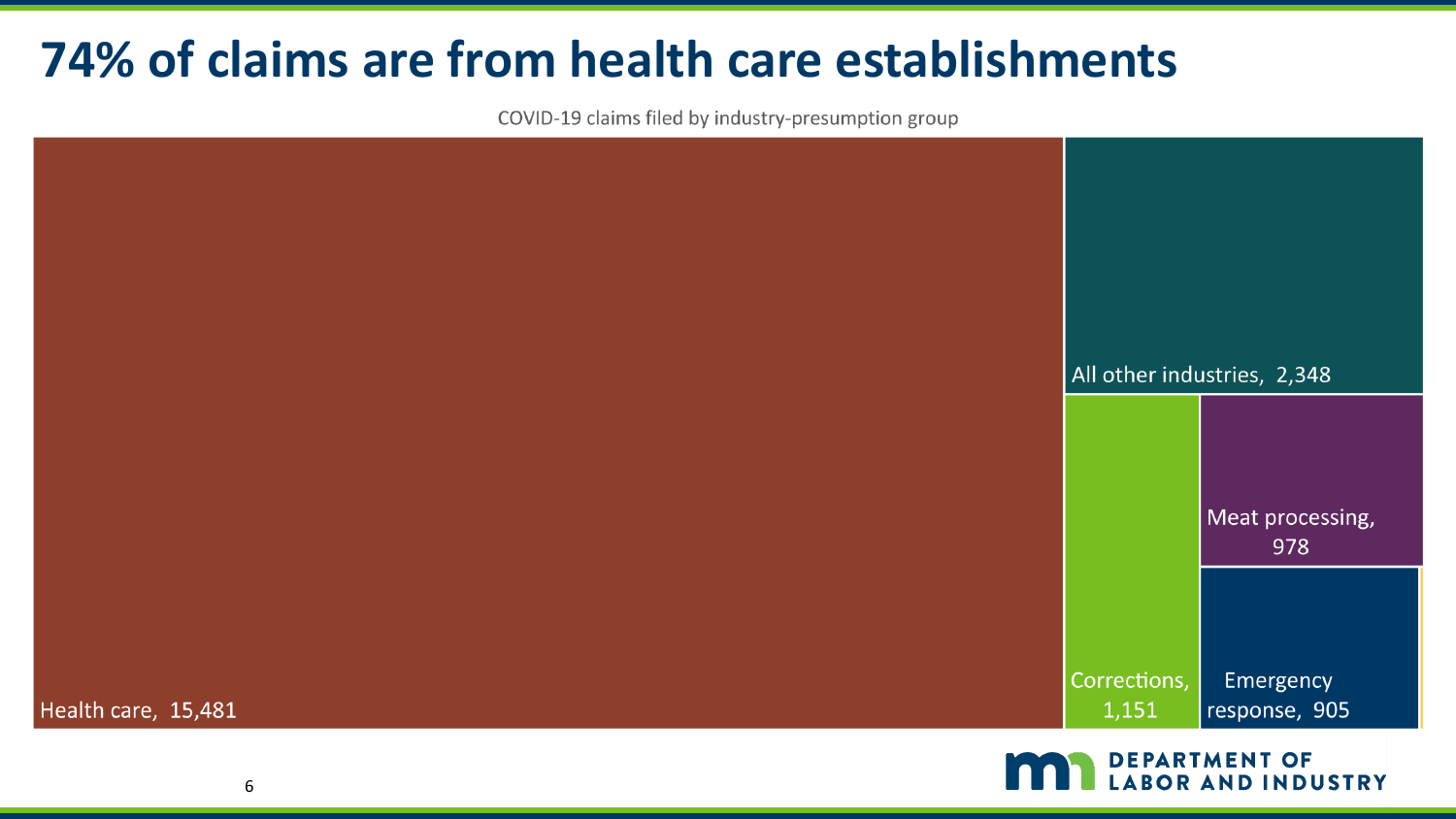## **Presumption status and workplace conditions affect denial rates**

### Denials as percentage of decisions in each presumption



- Only 20 child care claims have been reported, so they are not shown as a group.
- Meat processing is shown separately from other nonpresumption claims because they have not been paid.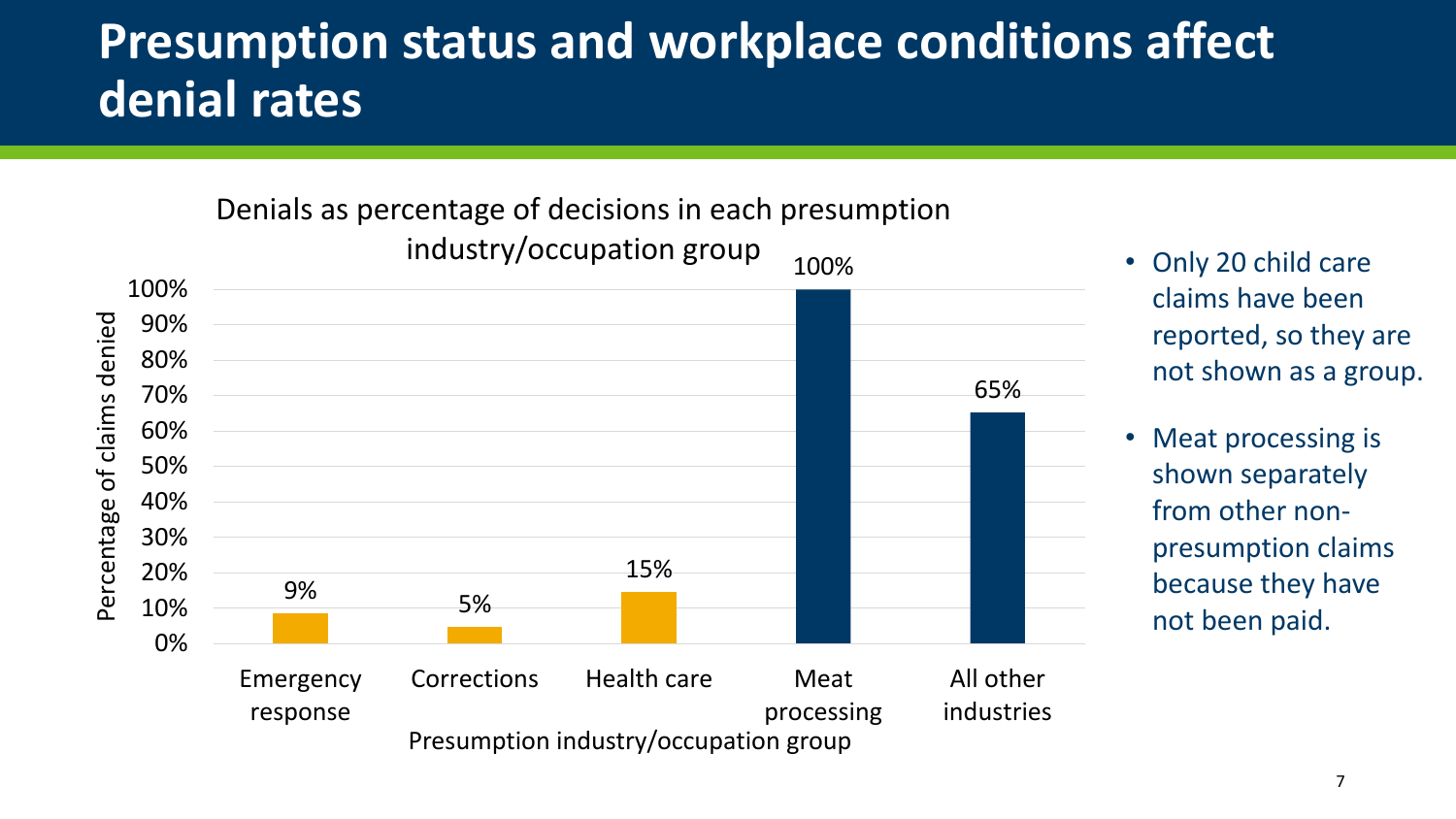## **Half of all claims were from hospitals and nursing homes**

#### Detailed industries with 200 or more claims

| <b>General Medical and Surgical Hospitals</b>                  | <b>7,465</b>         |
|----------------------------------------------------------------|----------------------|
| <b>Nursing Care Facilities (Skilled Nursing Facilities)</b>    | 3,052                |
| <b>Correctional Institutions</b>                               | 1,102                |
| <b>Continuing Care Retirement Communities</b>                  | 1,074                |
| <b>Home Health Care Services</b>                               | 777                  |
| <b>Police Protection</b>                                       | 726                  |
| <b>Offices of All Other Miscellaneous Health Practitioners</b> | 590                  |
| Animal (except Poultry) Slaughtering                           | 582                  |
| Offices of Physicians (except Mental Health Specialists)       | 576                  |
| Assisted Living Facilities for the Elderly                     | 573                  |
| <b>Poultry Processing</b>                                      | 396                  |
| Residential Intellectual and Developmental Disability          | 323                  |
| Local Messengers and Local Delivery                            | 293                  |
| <b>Other Individual and Family Services</b>                    | 243                  |
| <b>Other Building Material Dealers</b>                         | 241                  |
| <b>Fire Protection</b>                                         | 239                  |
|                                                                | <b>DEPARTMENT OF</b> |

**BOR AND INDUSTRY**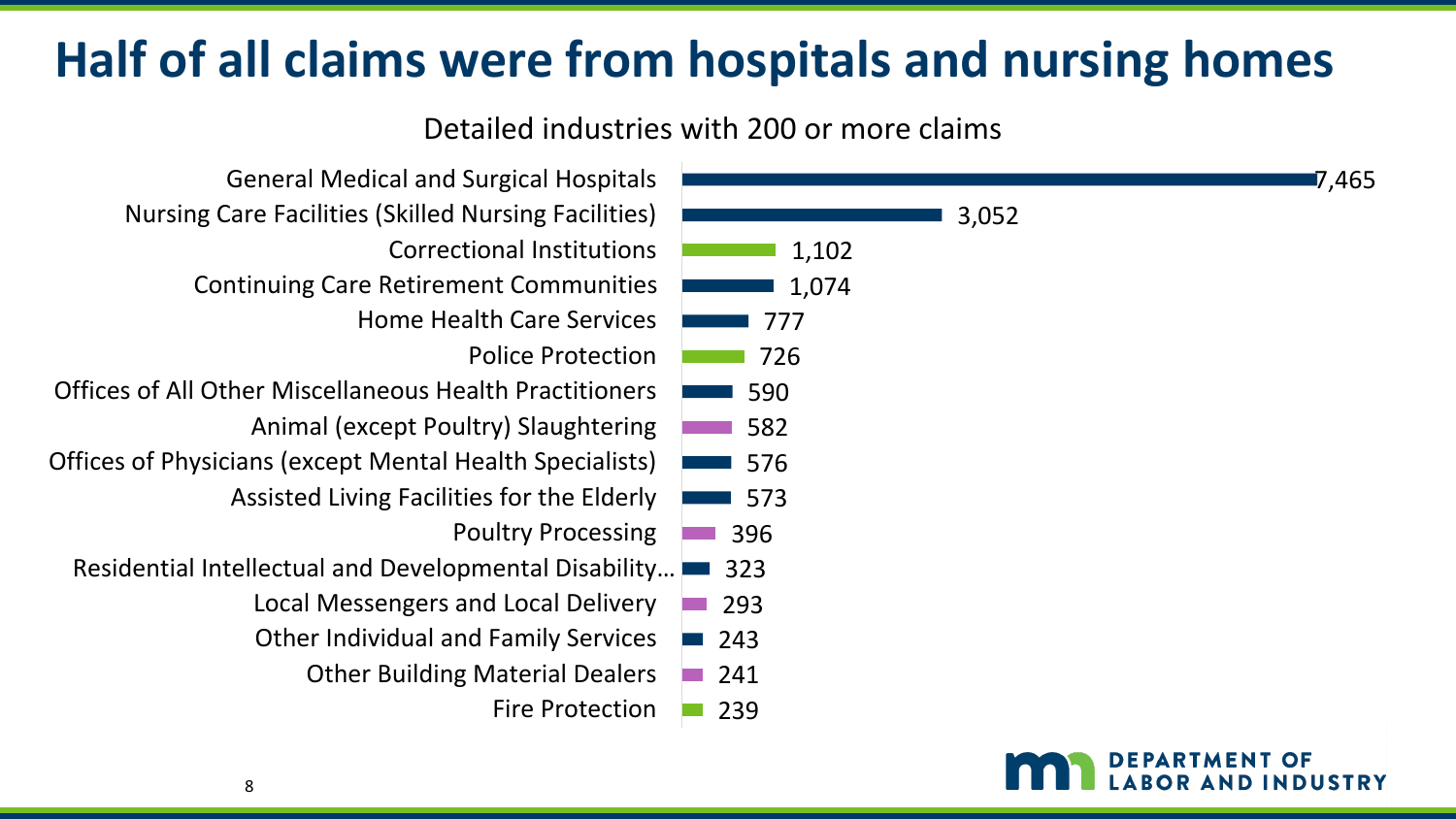## **RNs and nursing aides reported the most claims**

Claims by detailed occupation within health care, 150 or more claims

156 159 187 188 237 251 290 302 360 424 463 715 807 868 2,701 3,222 Social workers Physicians Other healthcare practictioners Other personal care workers Psychiatric aides Housekeeping cleaners Maintenance and repair workers Emergency medical technicians Medical and health services managers Medical assistants Home health aides Licensed practical nurses Personal care aides Other healthcare support workers Nursing aides Registered nurses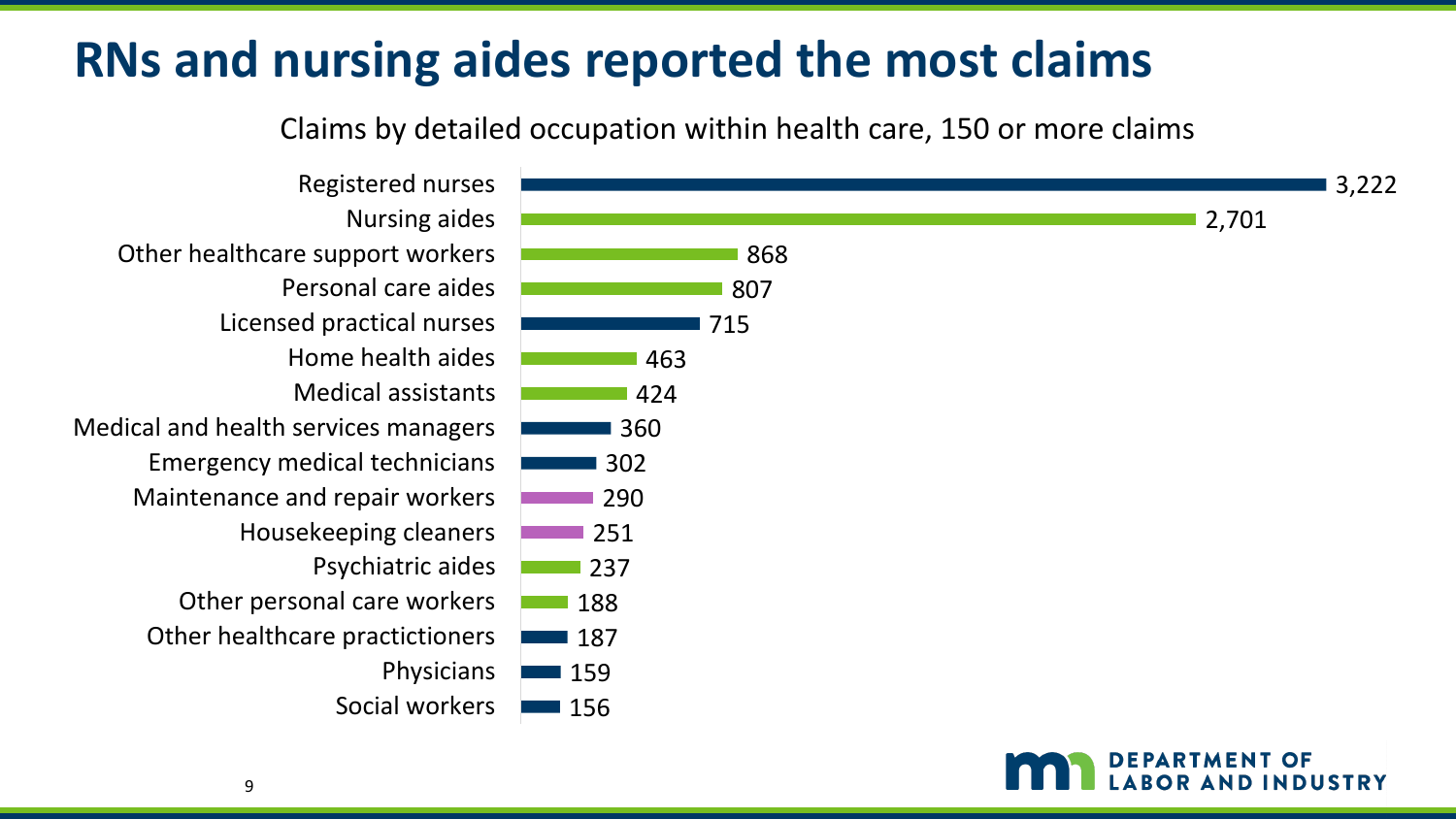## **\$15.6 million has been paid in indemnity benefits**

### Sum of payments reported to date by benefit type and presumption status



- Indemnity benefits cover wage loss and permanent disability
- 96% of benefits were paid to presumption group workers
- 93% of paid benefits have been to cover wage loss from temporary total disability